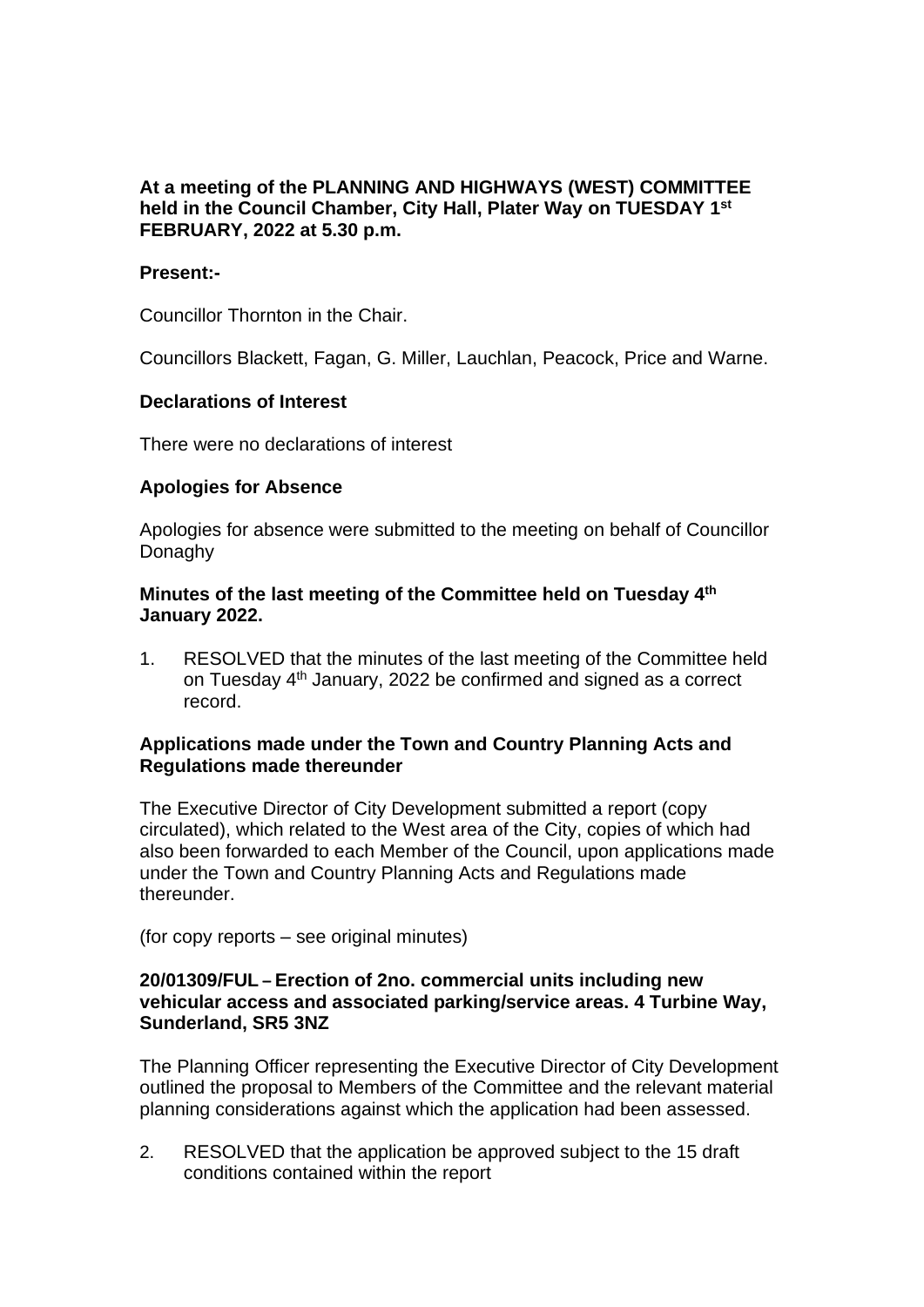**21/02716/LP3 – Change of use of former club buildings to a community run garden centre and plant nursery with associated café, meeting, heritage interpretation and training facilities. Erection of 4no poly tunnels for plant nursery and plant sales and associated infrastructure/landscaping. Elemore Golf Club, Elemore Golf Course, Lorne Street, Easington Lane, Houghton-le-Spring**

The Planning Officer representing the Executive Director of City Development outlined the proposal to Members of the Committee and the relevant material planning considerations against which the application had been assessed.

In response to Councillor Lauchlan's query over the closeness of this proposal to the Cragdale Gardens development which had recently been granted approval upon appeal and if this would have an affect upon this proposal, the Chairman advised that access to this site was completely different to the Cragdale Gardens development, despite backing onto each other.

The Chairman also commented that she believed this proposal was an absolutely fantastic development which cut across all the Wards and highlighted the investment being made across the whole of the City. It was a community run project and could only be encouraged.

3. RESOLVED that consent be granted under Regulation 3 of the Town and Country Planning (General Regulations) 1992 (as amended), subject to the 16 conditions contained within the report.

**21/02736/LP3 – Replacement of 1.2m high concrete railings and metal hand rail to the parapet walls of the building with 1.2 metre high metal stud wall, finished with cement smooth cladding which will extend to cover the render panelling below the parapet wall. Also replacement of existing metal windows overlooking the library roof with double glazed metal windows. Washington Town Centre Library, Independence Square, Washington Town Centre, Washington, NE38 7RZ**

The Planning Officer representing the Executive Director of City Development outlined the proposal to Members of the Committee and the relevant material planning considerations against which the application had been assessed.

Councillor G. Miller commented that the refurbishment of the externals to the Library were long overdue. The library was well used and he absolutely welcomed work being done to this building.

4. RESOLVED that Members be minded to grant consent under Regulation 3 of the Town and Country Planning (General Regulations) 1992 (as amended), subject to confirmation of the colour of the cladding and the 3 draft conditions contained within the report.